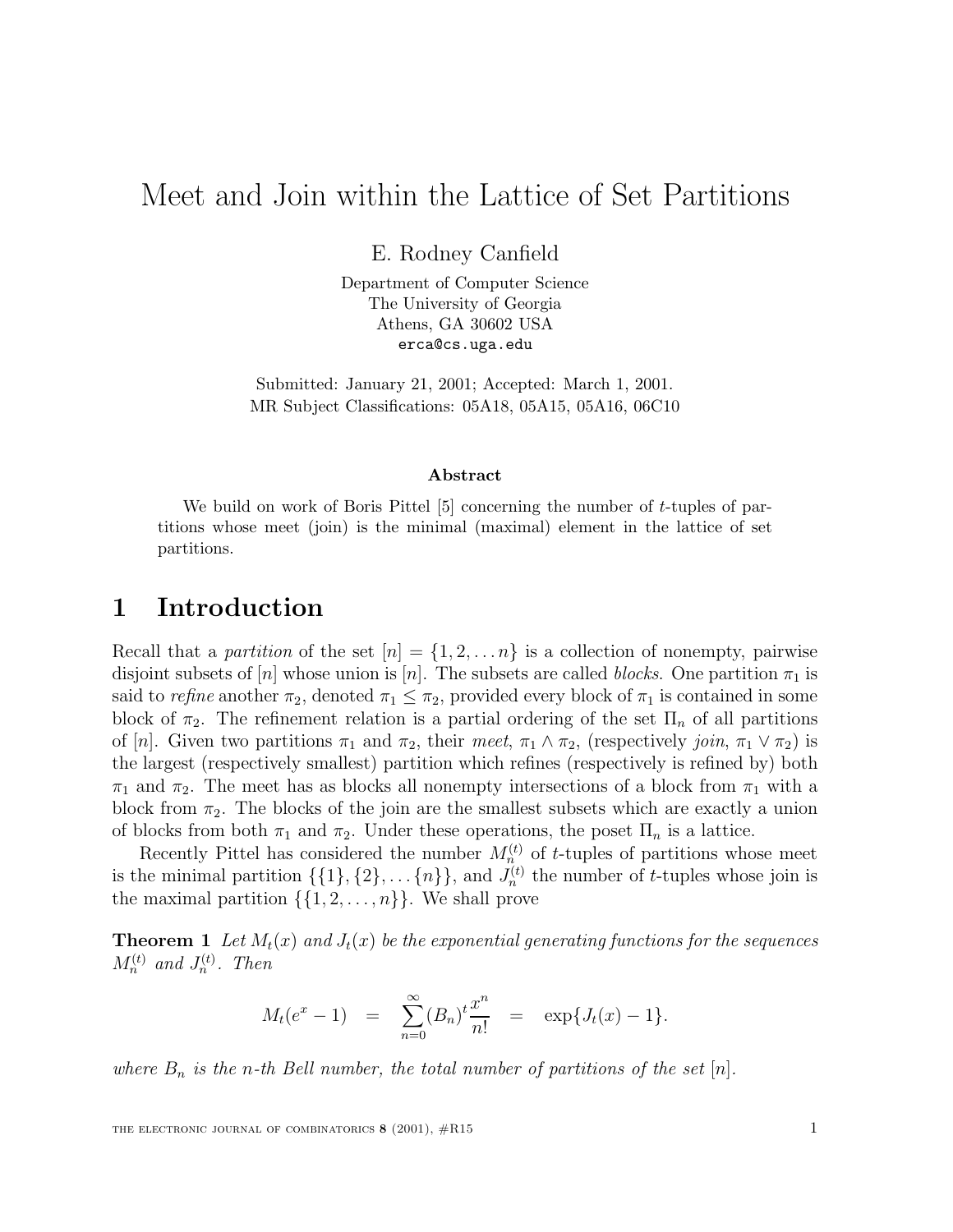**Remark.** What about  $n = 0$  and/or  $t = 0$ ? The lattice  $\Pi_0$  has exactly one element, and thus is isomorphic to  $\Pi_1$ . Generally, one takes the empty meet to be the maximal element and the empty join to be the minimal element. Thus, there is some logical justification to define

$$
M_0^{(t)} = J_0^{(t)} = 1 \text{ for all } t
$$
  
\n
$$
M_n^{(0)} = J_n^{(0)} = 1 \text{ for } n = 0, 1
$$
  
\n
$$
M_n^{(0)} = J_n^{(0)} = 0 \text{ for all } n \ge 2
$$

In particular,  $M_0(x) = J_0(x) = 1 + x$ , and  $M_1(x) = J_1(x) = e^x$ . These latter two when inserted in the theorem yield immediately recognized identities.

To prove the first equality of Theorem 1 we shall use the following known result:

**Theorem 2** Let  $E_n$  be the edge set of the complete graph  $K_n$ ,  $G_S$  the graph with vertex *set* [n] and edge set  $S \subseteq E_n$ , and  $c(G)$  the number of connected components in the graph G*. Then,*

$$
\sum_{S \subseteq E_n} (-1)^{|S|} X^{c(G_S)} = X(X-1) \cdots (X-n+1).
$$

A consequence of Theorem 2 is our later formula (2) which gives  $M_n^{(t)}$  as a sum of products of Bell number powers with Stirling numbers of the first kind. With the second equality of Theorem 1 we can prove

#### **Theorem 3**

$$
J_n^{(2)} = (B_n)^2 \times (1 - \frac{r^2}{n} - \frac{2r^3 + 2r^4 + 2r^5 + r^6}{(r+1)^2 n^2} + O(r^7/n^3))
$$

*where* r *is the positive real solution of the equation*  $re^r = n$ *.* 

This improves on Pittel's estimate that  $J_n^{(t)}$  is  $(B_n)^t(1 + O(r^{t+1}/n^{t-1}))$ . The method by which we prove Theorem 3 yields in principle a complete asymptotic expansion of  $J_n^{(t)}$ in descending powers of  $n$ , although the later terms are quite complicated. In the final section of our paper, we present a generalization of the first equality in Theorem 1.

#### **2 Discussion of Theorem 2**

We shall not give a proof of this theorem, since many are available. Indeed, using the Principle of Inclusion-Exclusion, the left side can be interpreted as the number of ways to color properly the complete graph  $K_n$  with X colors, which agrees with the right side. More generally, we may replace the graph  $K_n$  on the left with an arbitrary graph  $G$ , and then on the right we replace the displayed polynomial with the chromatic polynomial of G. A good reference for this is [2].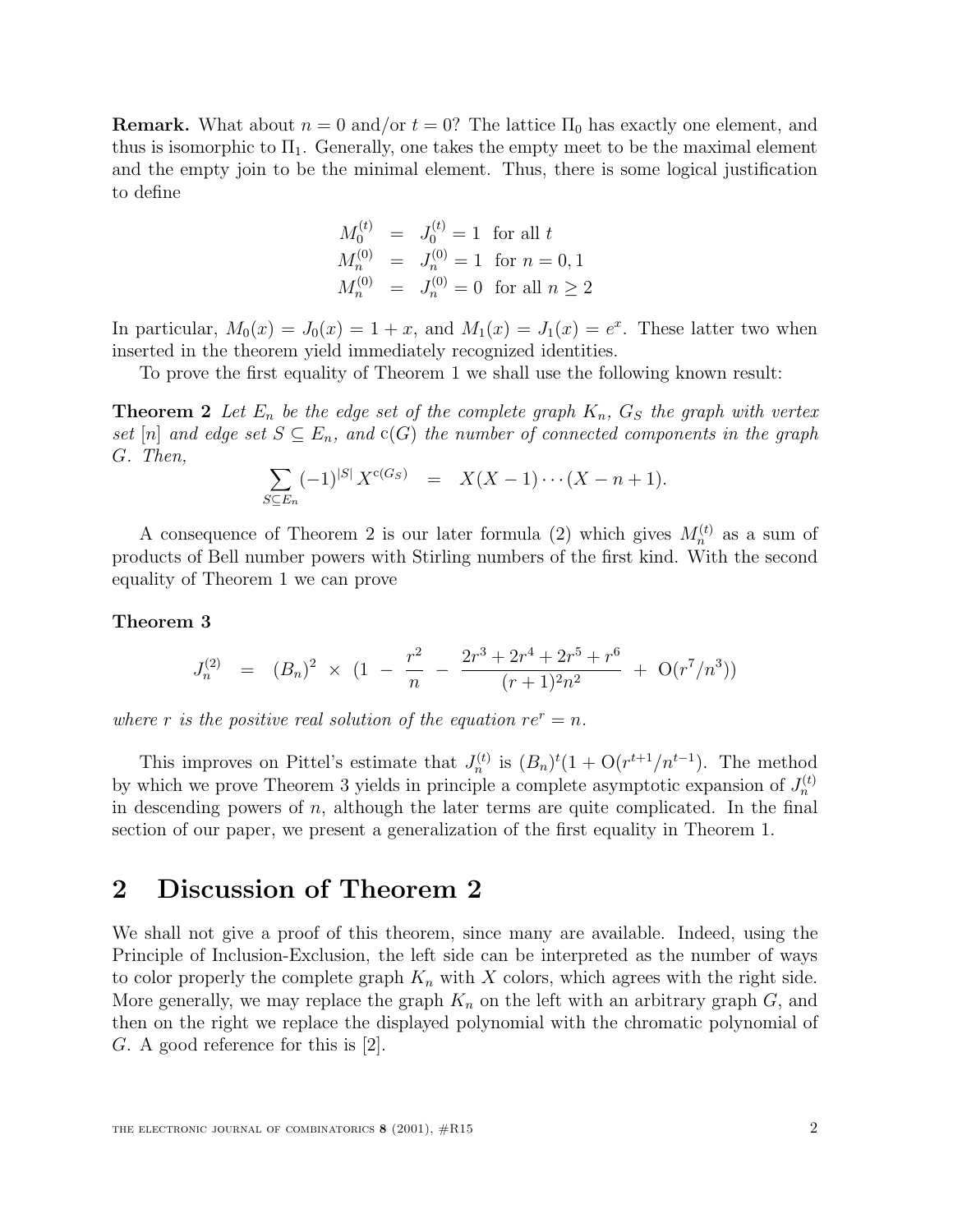Since the coefficients of  $X(X-1)\cdots(X-n+1)$  are the (signed) Stirling numbers of the first kind,  $s(n, k)$ , Theorem 2 is equivalent to:

$$
\sum_{\substack{S \subseteq E_n \\ c(G_S)=k}} (-1)^{|S|} = s(n,k).
$$

In this form the theorem states that among graphs of  $n$  vertices and  $k$  connected components, the excess of the number with an even number of edges over those with an odd number of edges is the signed Stirling number of the first kind  $s(n, k)$ . The case  $k = 1$ of this interesting interpretation appeared as a Monthly Problem a few years ago, and in the solution the generalization to larger  $k$  was noted, [3].

We close this section with a useful inclusion/exclusion enumeration formula based on Theorem 2.

**Corollary.** Let X be a set of combinatorial objects which may have properties corresponding to the pairs  $E_n$ ,  $n \geq 1$ . Suppose that for  $S \subseteq E_n$ , the number of objects which have at least all the properties of S depends only on  $c(G<sub>S</sub>)$ , the number of connected components of the graph  $G_S$  determined by the pairs S. If this number is  $f(c(G_S))$ , then,

$$
\#\{x \in X : x \text{ has no property}\} = \sum_{k=1}^{n} s(n,k) f(k).
$$

## **3 An Application**

We shall now use the above inclusion/exclusion formula to give another proof of the beautiful formula found by Boris Pittel [5]. The formula is

$$
M_n^{(t)} = e^{-t} \sum_{i_1=1}^{\infty} \cdots \sum_{i_t=1}^{\infty} \frac{(i_1 \cdots i_t)_n}{i_1! \cdots i_t!},
$$
 (1)

where, again,  $M_n^{(t)}$  is the number of t-tuples of partitions satisfying

$$
\pi_1 \wedge \pi_2 \wedge \cdots \wedge \pi_t = \{\{1\}, \{2\}, \ldots, \{n\}\}.
$$

A striking feature of Pittel's formula is its resemblance to Dobinski's formula (see [6])

$$
B_n = e^{-1} \sum_{i=1}^{\infty} \frac{i^n}{i!},
$$

or its t-th power:

$$
(B_n)^t = e^{-t} \sum_{i_1=1}^{\infty} \cdots \sum_{i_t=1}^{\infty} \frac{(i_1 \cdots i_t)^n}{i_1! \cdots i_t!}.
$$

A collection of t partitions will have nontrivial meet precisely when there is at least one pair of integers i and j which belong to the same block in all t of the partitions. Let X be the set of all t-tuples of partitions, and let  $(i, j)$  be the property that when the meet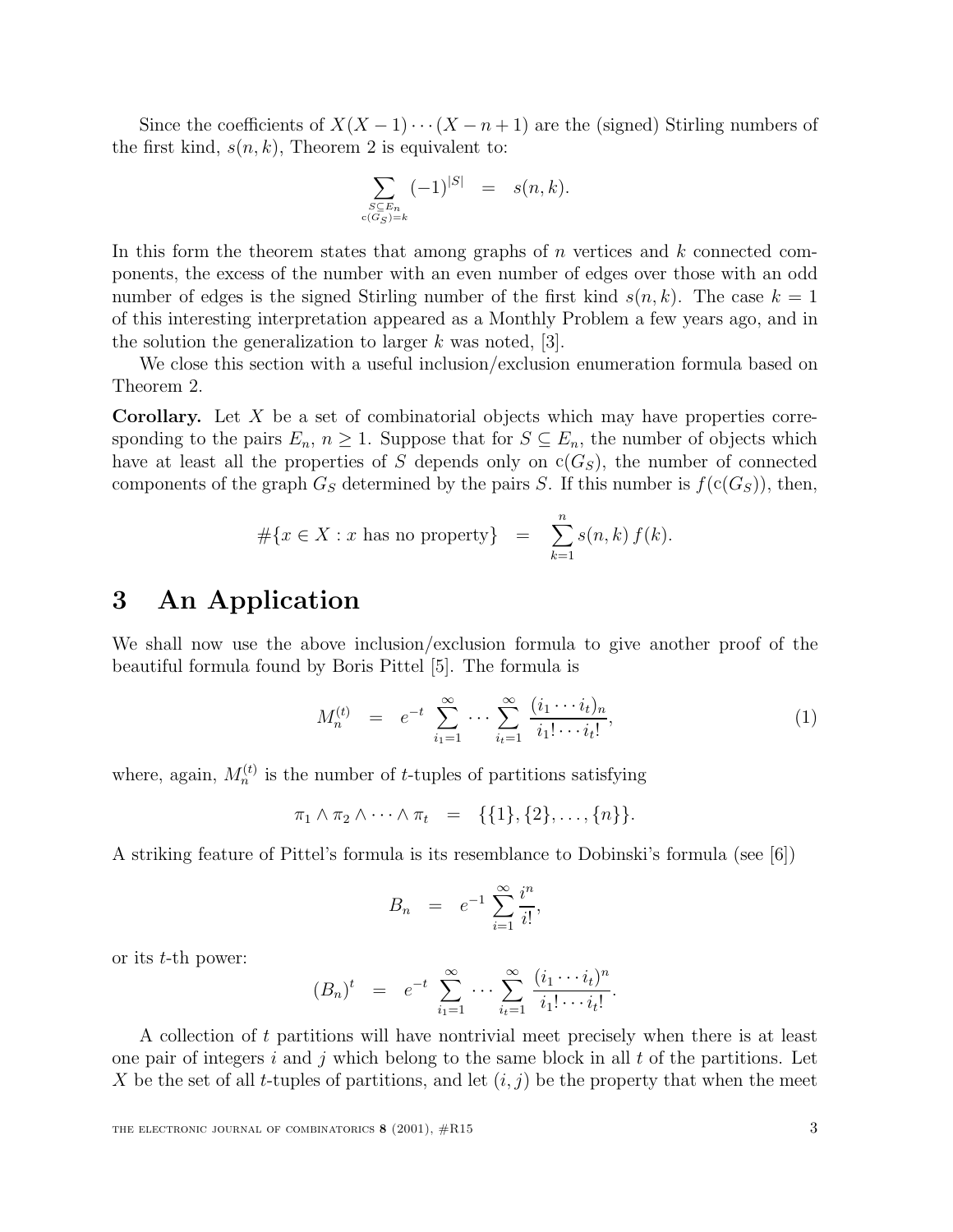of a t-tuple is formed, elements i and j are still in the same block. Then, by the Corollary of the previous section,

$$
M_n^{(t)} = \sum_{k=1}^n s(n,k) (B_k)^t.
$$
 (2)

Herb Wilf pointed out that the previous identity is equivalent to, (1). Indeed,

$$
e^{-t} \sum_{i_1=1}^{\infty} \cdots \sum_{i_t=1}^{\infty} \frac{(i_1 \cdots i_t)_n}{i_1! \cdots i_t!} = e^{-t} \sum_{i_1=1}^{\infty} \cdots \sum_{i_t=1}^{\infty} \frac{\sum_{k=1}^n s(n,k)(i_1 \cdots i_t)^k}{i_1! \cdots i_t!}
$$
  

$$
= \sum_{k=1}^n s(n,k) \left( e^{-1} \sum_{i=1}^{\infty} \frac{i^k}{i!} \right)^t
$$
  

$$
= \sum_{k=1}^n s(n,k) (B_k)^t,
$$

proving the theorem.

## **4 Proof of the First Equality in Theorem 1**

Since (see for example [1])

$$
\sum_{n\geq 0} s(n,k) \frac{x^n}{n!} = \frac{(\log(1+x))^k}{k!},
$$

equation (2) is equivalent to

$$
\left[\frac{x^n}{n!}\right]M_t(x) = \sum_{k\geq 0} (B_k)^t \left[\frac{x^n}{n!}\right] \frac{\left(\log(1+x)\right)^k}{k!}.
$$

The linear operator  $\left[\frac{x^n}{n!}\right]$ , "take the coefficient of  $\frac{x^n}{n!}$ ," can be moved outside the summation on the right. Then, we may drop the  $\left[\frac{x^n}{n!}\right]$  from both sides, leaving an identity. The identity is exactly the first equality in Theorem 1, after substituting  $e^x - 1$  for x.

## **5 Proof of the Second Equality in Theorem 1**

There is a Basic Principle of Exponential Generating Functions which says that if  $J(x)$  is the egf of certain labeled combinatorial objects, then  $\exp\{J(x)-1\}$  is the egf for partitions of n with a J-object built on each block. A very good account of this exponential formula is given in [7], Chapter 3. It suffices, therefore, to establish a bijection

$$
\underbrace{\Pi_n \times \Pi_n \times \cdots \times \Pi_n}_{t \text{ factors}} \longleftrightarrow Q_{nt} \tag{3}
$$

where  $Q_{nt}$  consists of all sets of t-tuples of partitions

{  $(x_{11}, x_{12}, \ldots x_{1t}), \ldots , (x_{\ell 1}, x_{\ell 2}, \ldots x_{\ell t})$  } (4)

THE ELECTRONIC JOURNAL OF COMBINATORICS **8** (2001),  $\#R15$  4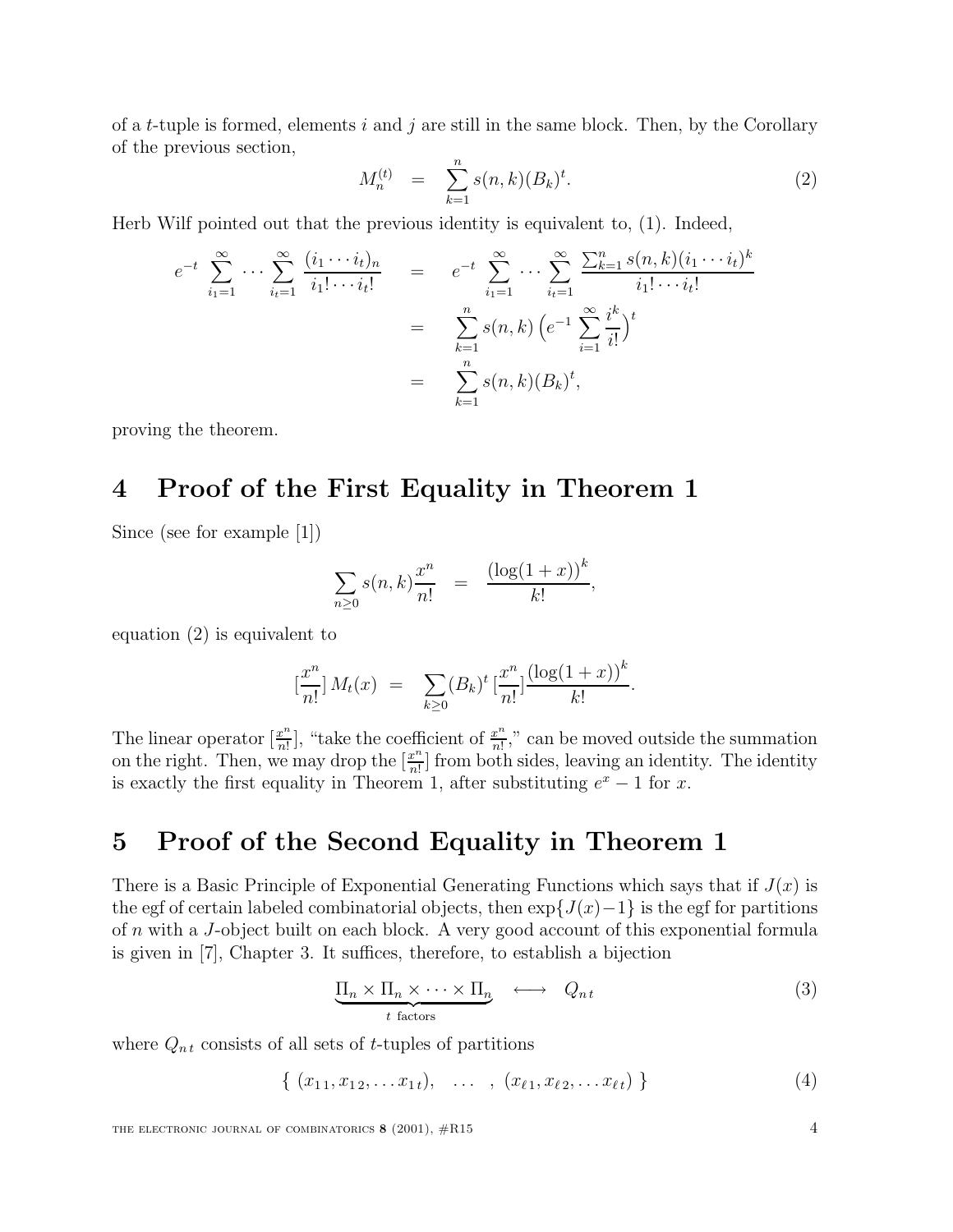with the property that each join

$$
x_{i1} \vee x_{i2} \vee \cdots \vee x_{it}
$$

is a one-block partition  $\{S_i\}$ , where  $S_i \subseteq [n]$  and  $\{S_i : 1 \le i \le \ell\}$  is a partition of  $[n]$ . To repeat for clarity, each member of  $Q_{nt}$  is a nonempty set (whose size is denoted here  $\ell \geq 1$ ), each element of which is a t-tuple  $(x_{i1},...,x_{it})$ . The various  $x_{ij}$  are themselves partitions of a set  $S_i \subseteq [n]$ ; the join (over j) of the  $x_{i j}$  equals  $\{S_i\}$ ; and  $\pi = \{S_i : 1 \le i \le \ell\}$  is a partition of  $|n|$ .

Once the definition of the set  $Q_{nt}$  has been comprehended, the bijection (3) with the Cartesian product  $(\Pi_n)^t$  is fairly natural. In the direction  $\longrightarrow$ , let a t-tuple of partitions  $(\pi_1,\ldots,\pi_t)$ , be given. Let  $\pi = \{S_i : 1 \leq i \leq \ell\}$  be their join. The partitions  $x_{ij}$ ,  $(1 \leq i \leq \ell, 1 \leq j \leq t)$ , are the nonempty intersections of the blocks of  $\pi_i$  with the set  $S_i$ .

In the other direction  $\leftarrow$ , let T be a set of the form (4), consisting of t-tuples of partitions  $x_{ij}$ . We know that each join  $\vee_{j=1}^{t} x_{ij}$  is a one-block partition  $\{S_i\}$ . Since  $x_{ij}$  is a partition of  $S_i$ , and  $\{S_i : 1 \leq i \leq \ell\}$  is itself a partition of [n], it follows that

$$
\pi_j = x_{1j} \cup x_{2j} \cup \cdots \cup x_{\ell j}
$$

is a partition of [n]. The t-tuple  $(\pi_1, \pi_2, \ldots, \pi_t)$  so formed is the one to be associated by the bijection with the initially given set  $T$ .

# **6 Calculations**

The equation (2) yields efficient calculation of  $M_n^{(2)}$ . By differentiating the second equality of Theorem 1, we obtain, by a familiar technique, the recursion

$$
J_{n+1}^{(t)} = (B_{n+1})^t - \sum_{j=1}^n \binom{n}{j} (B_j)^t J_{n-j+1}^{(t)}, \quad n \ge 0,
$$
 (5)

and this permits efficient calculation of  $J_n^{(t)}$ . By these means we determine the following table for  $t = 2$ .

| $\boldsymbol{n}$ | (2)        | $\left( 2\right)$ |
|------------------|------------|-------------------|
| 0                | 1          | 1                 |
| $\mathbf 1$      | 1          | 1                 |
| $\overline{2}$   | 3          | 3                 |
| 3                | 15         | 15                |
| 4                | 113        | 119               |
| 5                | 1153       | 1343              |
| 6                | 15125      | 19905             |
| $\overline{7}$   | 245829     | 369113            |
| 8                | 4815403    | 8285261           |
| 9                | 111308699  | 219627683         |
| 10               | 2985997351 | 6746244739        |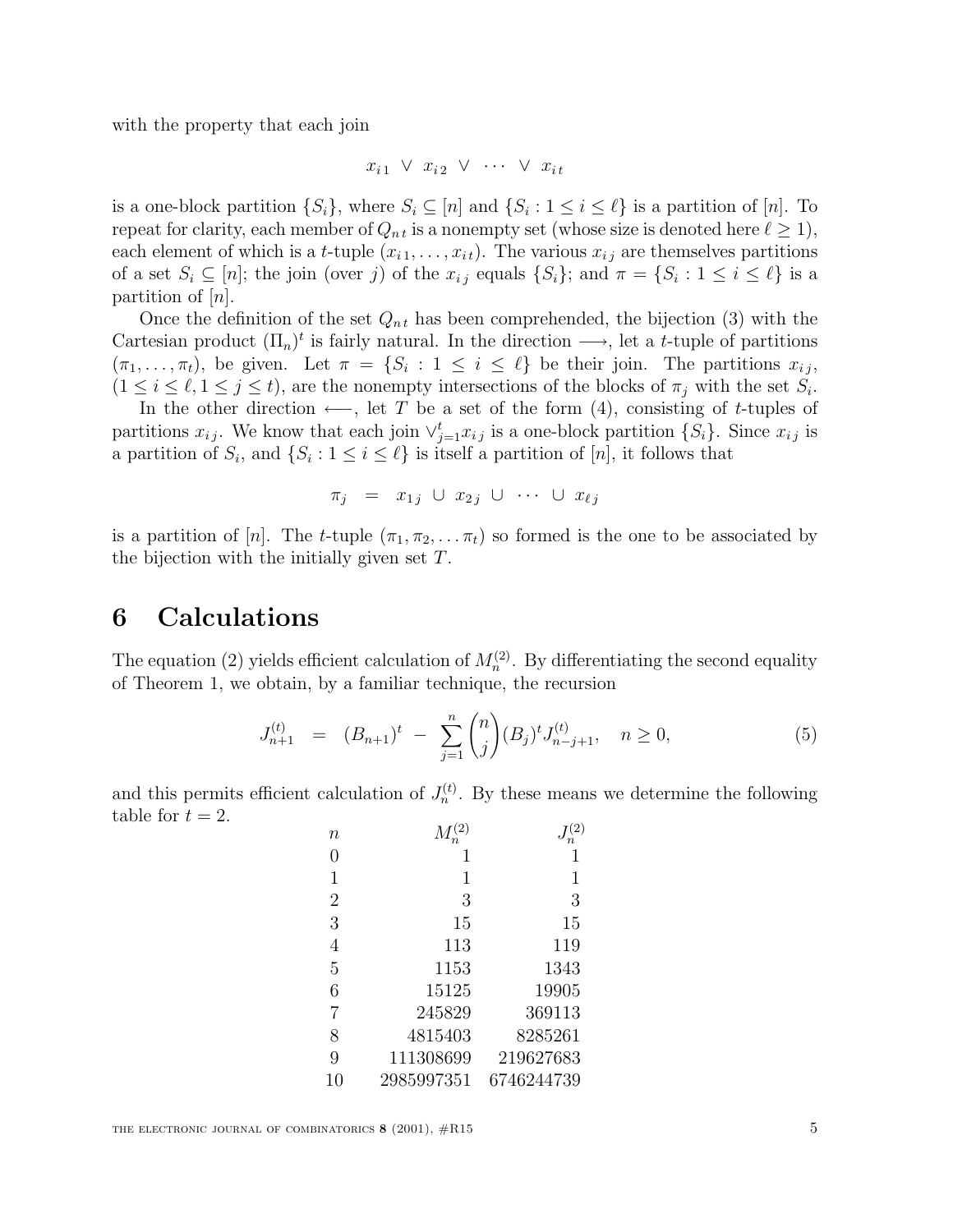## **7 Proof of Theorem 3**

To simplify and avoid proliferation of cases, we take  $t = 2$  and accuracy  $n^{-2}$ ; the method can be adapted for any fixed  $t \geq 2$ , and any desired accuracy. It is an iterative method, and we need an initial estimate. From [5] we know

$$
J_n^{(2)} = (B_n)^2 (1 + \mathcal{O}(r^3/n)), \tag{6}
$$

where r is the positive real solution of  $re^{r} = n$ . By the Moser-Wyman method [4] we have

$$
\frac{B_{n+1}}{B_n} = \frac{n+1}{r} (1 + \mathcal{O}(n^{-1})), \tag{7}
$$

and from the recursion (5),

$$
\frac{J_{n+1}^{(2)}}{(B_{n+1})^2} = 1 - n \frac{J_n^{(2)}}{(B_{n+1})^2} - \frac{1}{(B_{n+1})^2} \sum_{j=2}^n \binom{n}{j} (B_j)^2 J_{n+1-j}^{(2)}.
$$

We bound the summation above by replacing  $J_{n+1-j}^{(2)}$  with  $(B_{n+1-j})^2$ . The resulting convolution can be further bounded as in the proof of Theorem 5 in [5]; namely, it is the terms at the extreme ends of the sum which dominate:

$$
\frac{1}{(B_{n+1})^2} \sum_{j=2}^n \binom{n}{j} (B_j B_{n+1-j})^2 = O(r^4/n^2).
$$

With

$$
\frac{J_n^{(2)}}{(B_{n+1})^2} = \frac{J_n^{(2)}}{(B_n)^2} \left(\frac{B_n}{B_{n+1}}\right)^2,
$$

the bound for the summation,  $(6)$ , and  $(7)$  we have

$$
\frac{J_n}{(B_n)^2} = 1 - \frac{r^2}{n} + \mathcal{O}(r^5/n^2).
$$

(When we replace n by  $n-1$ , we must replace r by  $r + O(n^{-1})$ .) We now repeat the process. This time we substitute into

$$
\frac{J_{n+1}}{(B_{n+1})^2} = 1 - n \frac{J_n^{(2)}}{(B_{n+1})^2} - 4 {n \choose 2} \frac{J_{n-1}^{(2)}}{(B_{n+1})^2} - J_1^{(2)} \left(\frac{B_n}{B_{n+1}}\right)^2
$$

$$
- \frac{1}{(B_{n+1})^2} \sum_{j=3}^{n-1} {n \choose j} (B_j)^2 J_{n+1-j}^{(2)},
$$

using in place of (7) the more accurate

$$
\frac{B_{n+1}}{B_n} = \frac{n+1}{r} \left( 1 - \frac{2+4r+r^2}{2(r+1)^2 n} + \mathcal{O}(r^2/n^2) \right),
$$

and

$$
\frac{1}{(B_{n+1})^2} \sum_{j=3}^{n-1} {n \choose j} (B_j B_{n+1-j})^2 = \mathcal{O}(r^6/n^3).
$$

The result, after some algebra, including this time a replacement of n by  $n-1$  and of r by  $r - r/(1 + r)n + O(n^{-2})$ , is the formula stated as Theorem 3.

THE ELECTRONIC JOURNAL OF COMBINATORICS **8** (2001),  $\#R15$  6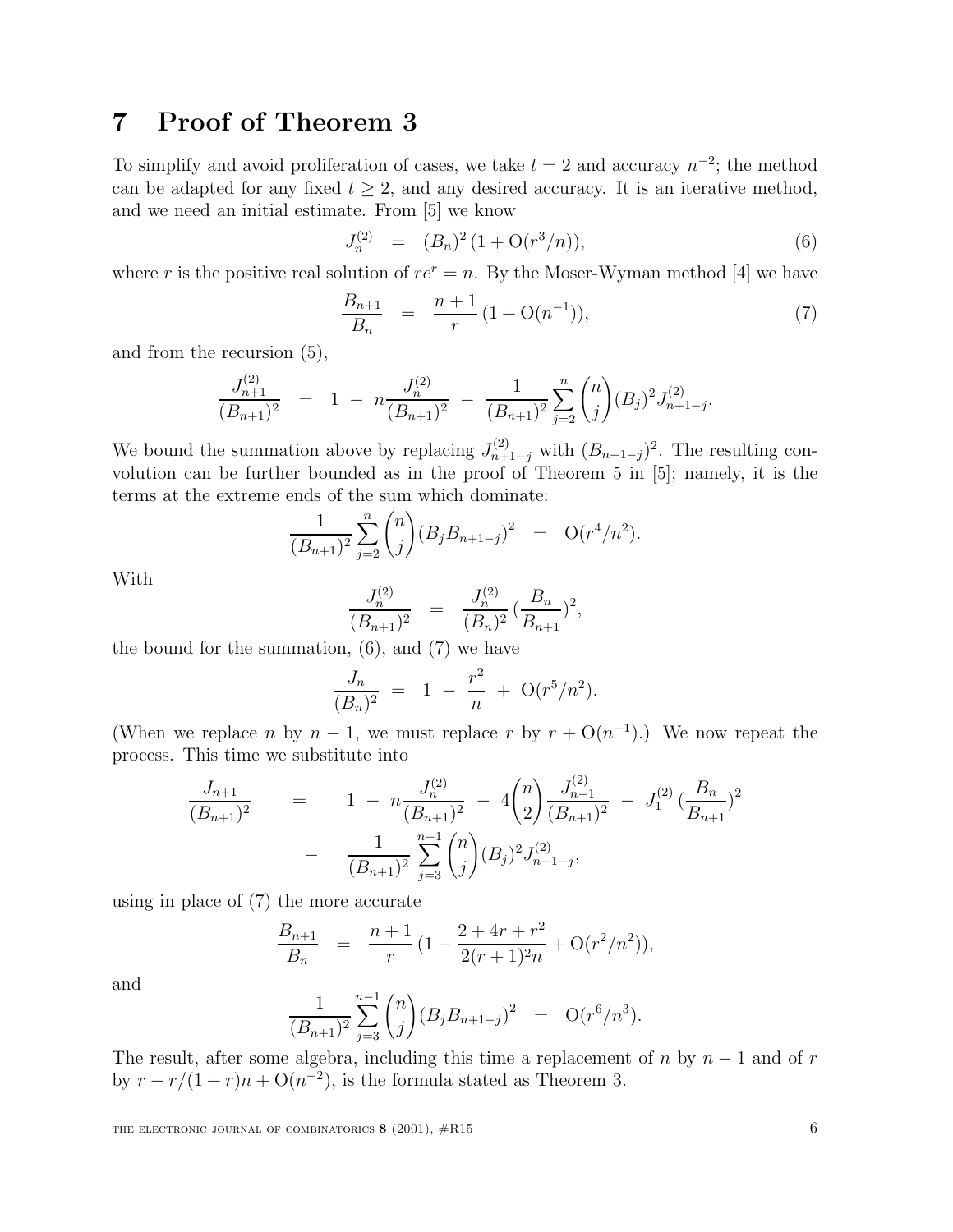### **8 A Generalization in Terms of Whitney Numbers**

In the lattice  $\Pi_n$ , 0 is the finest partition  $\{\{1\},\ldots,\{n\}\}\$ , and 1 is the coarsest  $\{\{1,\ldots,n\}\}\$ . The intervals of  $\Pi_n$  have an interesting recursive structure. Consider first an interval of the form  $[\pi, 1]$  Observe that the latter interval is isomorphic to  $\Pi_k$ , where  $\pi$  has k blocks. Now, if we take any t-tuple of partitions, and form their meet, we obtain some partition  $\pi$ . Thus, we can count all *t*-tuples according to their meet, as follows:

$$
(B_n)^t = \sum_k S(n,k) M_k^{(t)}.
$$

This provides, by inversion, another proof and further understanding of equation 2. We can formalize this as follows.

**Theorem 4** Let  $L_n$  be a sequence of lattices with  $rank(1) = n$ . Assume that each interval  $[x, 1]$  ⊆  $L_n$  *is isomorphic to*  $L_k$  *if*  $x \in L_n$  *and rank* $(x) = n - k$ *. If*  $M_{L_n}^{(t)}$  *equals the number of*  $t$ -tuples of points in  $L_n$  whose meet is 0, then

$$
|L_n|^t = \sum_k W_{n-k} M_{L,k}^{(t)},
$$

*where*  $W_k$  *are the Whitney numbers of the second kind, the number of elements of rank k.* 

As an example, consider the lattice  $B_n$  of subsets of  $[n]$ . Theorem 4 tells us

$$
2^{nt} = \sum_{k} \binom{n}{k} M_{B \ k}^{(t)}.
$$

By inversion, we conclude there are

$$
\sum_{k} (-1)^{k} \binom{n}{k} 2^{tk} = (2^{t} - 1)^{n}
$$

t-tuples of subsets of  $[n]$  whose intersection is empty.

A similar remark can be made for the join operation in  $\Pi_n$ . Namely, the interval  $[0, \pi]$ is isomorphic to a Cartesian product of  $\lambda_1$  copies  $\Pi_1$  with  $\lambda_2$  copies  $\Pi_2$ , etc., where the shape of partition  $\pi$  is  $1^{\lambda_1}, \ldots n^{\lambda_n}$ . Hence,

$$
(B_n)^t = \sum_{\lambda \vdash n} \frac{n!}{\prod_i (i!)^{\lambda_i} \lambda_i!} \prod_i (J_i^{(t)})^{\lambda_i}.
$$

In this equation, the fraction on the right is the well known [1] formula for the number of partitions of shape  $\lambda$ . This identity is equivalent to the second equality of Theorem 1. We will not formulate a generalization, since no examples other than  $\Pi_n$  come to mind!

**Acknowledgment.** I would like to thank Konrad Engel, Ira Gessel, and David Jackson for helpful comments on earlier versions of the paper.